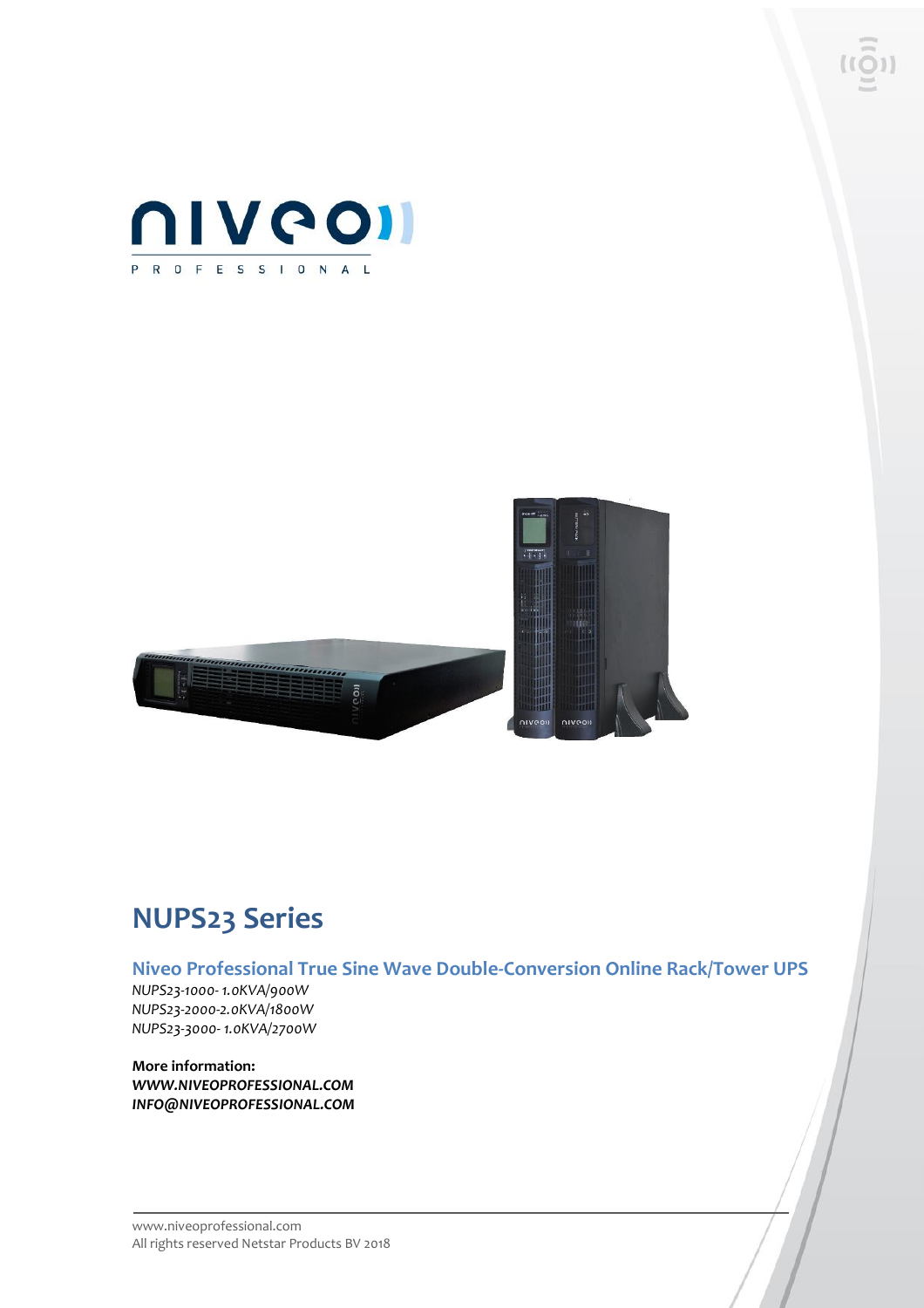## **Product Specification**

#### **Introduction**

Ranging from 1KVA to 3KVA, NUPS23 provides server-grade full power protection from power failure, spikes and surge in small footprint with 3-level charging method and enhanced output power factor 0.9. Combining flexible rack/tower form factor and easy-shift LCD panel design, this series is perfect for AV, networking, telecom, server and mission-critical applications. Optional battery packs to enhance run time.

- **Clean power output**
- **No delay for batteries to kick in during black-outs**
- **K** Remote manageable
- **Switchable outlets**

#### **Features**

- $\blacksquare$  True Sine Wave double-conversion online
- **If** Output power factor 0.9
- **II** User-friendly and easy-shift LCD design
- **K** Rack/Tower design
- $\blacksquare$  ECO and advanced ECO mode for energy saving
- $\blacksquare$  Output voltage regulation < 1%
- **Higher output crest ratio 5:1**
- **II** Programmable power management outlets
- $\blacksquare$  Emergency power off function (EPO)
- $\blacksquare$  Hot-swappable battery design
- $\blacksquare$  Multiple communication available

### **Specifications 1KVA-3 KVA**

| <b>Model</b>    |                             | <b>NUPS23-1000</b>     | <b>NUPS23-2000</b>                                                                                                             | <b>NUPS23-3000</b> |
|-----------------|-----------------------------|------------------------|--------------------------------------------------------------------------------------------------------------------------------|--------------------|
| Capacity (VA/W) |                             | 1000VA/900W            | 2000VA/1800W                                                                                                                   | 3000VA/2700W       |
|                 | Phase                       | Single phase & Ground  |                                                                                                                                |                    |
|                 | <b>Rated Voltage</b>        | 100/110/115/120/127VAC |                                                                                                                                |                    |
|                 | <b>Voltage Range</b>        | 55-145VAC              |                                                                                                                                |                    |
|                 | <b>Frequency Range</b>      | 45Hz-65Hz(auto-detect) |                                                                                                                                |                    |
|                 | <b>Power Factor</b>         | $\geq 0.98$            |                                                                                                                                |                    |
| Input           | <b>Current THDi</b>         |                        | <7% at 100% non-linear load                                                                                                    |                    |
|                 | <b>Bypass Voltage Range</b> |                        | Max.voltage: +15%(optional +5%, +10%, +25%)<br>Min. voltage: -45% (optional -<br>20%、-30%) Frequency<br>protection range: ±10% |                    |
|                 | <b>ECO Range</b>            |                        | same as the bypass                                                                                                             |                    |

All rights reserved Netstar Products BV 2018

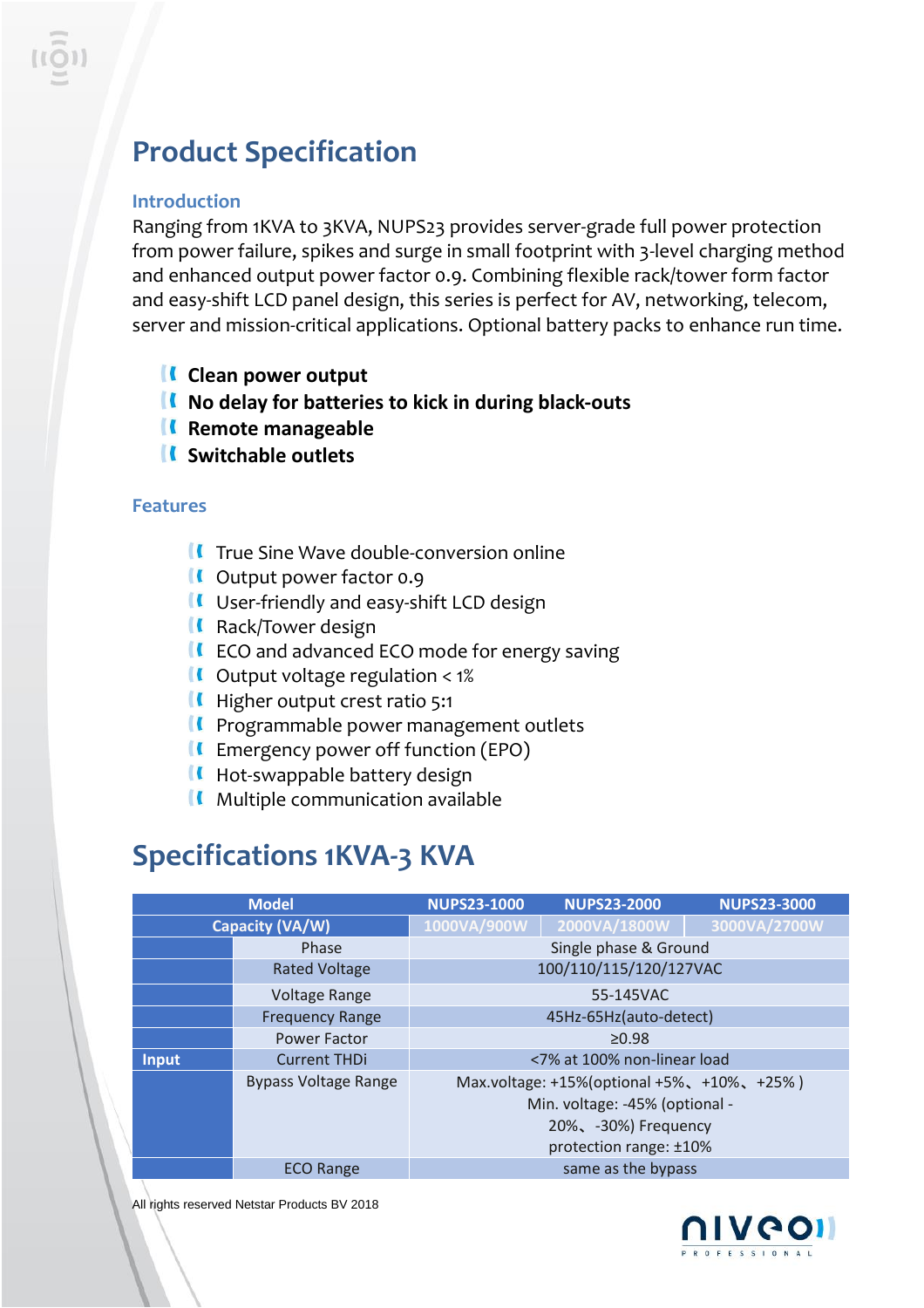|                      | Generator Input                                  |             | Support                                                  |                                        |                                                    |
|----------------------|--------------------------------------------------|-------------|----------------------------------------------------------|----------------------------------------|----------------------------------------------------|
|                      | Phase                                            |             | Single phase & Ground                                    |                                        |                                                    |
|                      | <b>Rated Voltage</b>                             |             | 100/110/115/120/127VAC                                   |                                        |                                                    |
|                      | <b>Power Factor</b>                              |             | 0.9                                                      |                                        |                                                    |
|                      | <b>Voltage Regulation</b>                        |             | ±2%                                                      |                                        |                                                    |
| <b>Output</b>        | Frequency                                        | Utili       | 50Hz or 60Hz(Synchronized to Mains)                      |                                        |                                                    |
|                      |                                                  | ty          |                                                          |                                        |                                                    |
|                      |                                                  | Mod         |                                                          |                                        |                                                    |
|                      |                                                  | e           |                                                          |                                        |                                                    |
|                      |                                                  | <b>Batt</b> |                                                          | 50/60Hz±0.02Hz                         |                                                    |
|                      |                                                  | ery         |                                                          |                                        |                                                    |
|                      |                                                  | Mod         |                                                          |                                        |                                                    |
|                      |                                                  | e           |                                                          |                                        |                                                    |
|                      | <b>Crest Factor</b>                              |             | 5:1                                                      |                                        |                                                    |
|                      | <b>THD</b>                                       |             | ≤3% with linear load                                     |                                        |                                                    |
|                      |                                                  |             | ≤5% with non linear load                                 |                                        |                                                    |
|                      | Waveform                                         |             | <b>Pure Sinewave</b>                                     |                                        |                                                    |
|                      | AC Mode(full load)                               |             | up to 90%                                                |                                        |                                                    |
| <b>Efficiency</b>    | <b>Battery Mode(full</b>                         |             | >85%                                                     |                                        |                                                    |
|                      | load)                                            |             |                                                          |                                        |                                                    |
|                      | <b>ECO Mode(full load)</b>                       |             |                                                          | >94%                                   |                                                    |
|                      | Voltage                                          |             | 24Vdc                                                    | 48Vdc                                  | 72Vdc                                              |
|                      | Capacity(standard                                |             | 12V/9AH                                                  |                                        |                                                    |
|                      | unit)                                            |             |                                                          |                                        |                                                    |
|                      | <b>Backup Time</b><br>Recharge time to 90%       |             | Full load>=5 minutes; 50% load>=13 minutes<br>5 hours    |                                        |                                                    |
| <b>Battery</b>       |                                                  |             | 1A                                                       |                                        |                                                    |
|                      | <b>Charging Current</b><br><b>Battery Socket</b> |             | Anderson like PowerPole Modular Connectors               |                                        |                                                    |
| <b>Transfer Time</b> |                                                  |             | Utility to Battery: 0ms; Utility to bypass< 4ms          |                                        |                                                    |
|                      |                                                  | <b>AC</b>   |                                                          |                                        | Load <100%~150%: 30S; Load > 150%: 300ms then shut |
|                      |                                                  | Mod         |                                                          | down UPS completely                    |                                                    |
|                      |                                                  | e           |                                                          |                                        |                                                    |
|                      | Overload                                         | Bat.        | Load <100%~150%: 30S; Load > 150%: 300ms then shut       |                                        |                                                    |
|                      |                                                  | Mod         | down UPS completely                                      |                                        |                                                    |
|                      |                                                  | e           |                                                          |                                        |                                                    |
|                      |                                                  | <b>Byp</b>  |                                                          | Load > 130%: 60S then shut down output |                                                    |
|                      |                                                  | ass         |                                                          |                                        |                                                    |
|                      |                                                  | Mod         |                                                          |                                        |                                                    |
|                      |                                                  | e           |                                                          |                                        |                                                    |
|                      | <b>Short Circuit</b>                             |             | Hold Whole System                                        |                                        |                                                    |
|                      | Overheat                                         |             | Line Mode: Switch to Bypass; Battery Mode: shut down UPS |                                        |                                                    |
|                      |                                                  |             | immediately                                              |                                        |                                                    |
| <b>Protection</b>    | <b>Battery Low</b>                               |             | Alarm and Switch off                                     |                                        |                                                    |
|                      | Self-diagnostics                                 |             | Upon Power On and Software Control                       |                                        |                                                    |
|                      | <b>EPO</b>                                       |             | Shut down UPS immediately                                |                                        |                                                    |
|                      | <b>Battery</b>                                   |             | <b>Advanced Battery Management</b>                       |                                        |                                                    |
|                      | <b>Noise Suppression</b>                         |             | Complies with EN62040-2                                  |                                        |                                                    |
| <b>Alarms</b>        | Audible & Visual                                 |             | Line Failure, Battery Low, Overload, System Fault        |                                        |                                                    |
|                      | Status LED & LCD                                 |             | Load/Battery/Input/Output/Operating Mode Information     |                                        |                                                    |

All rights reserved Netstar Products BV 2018

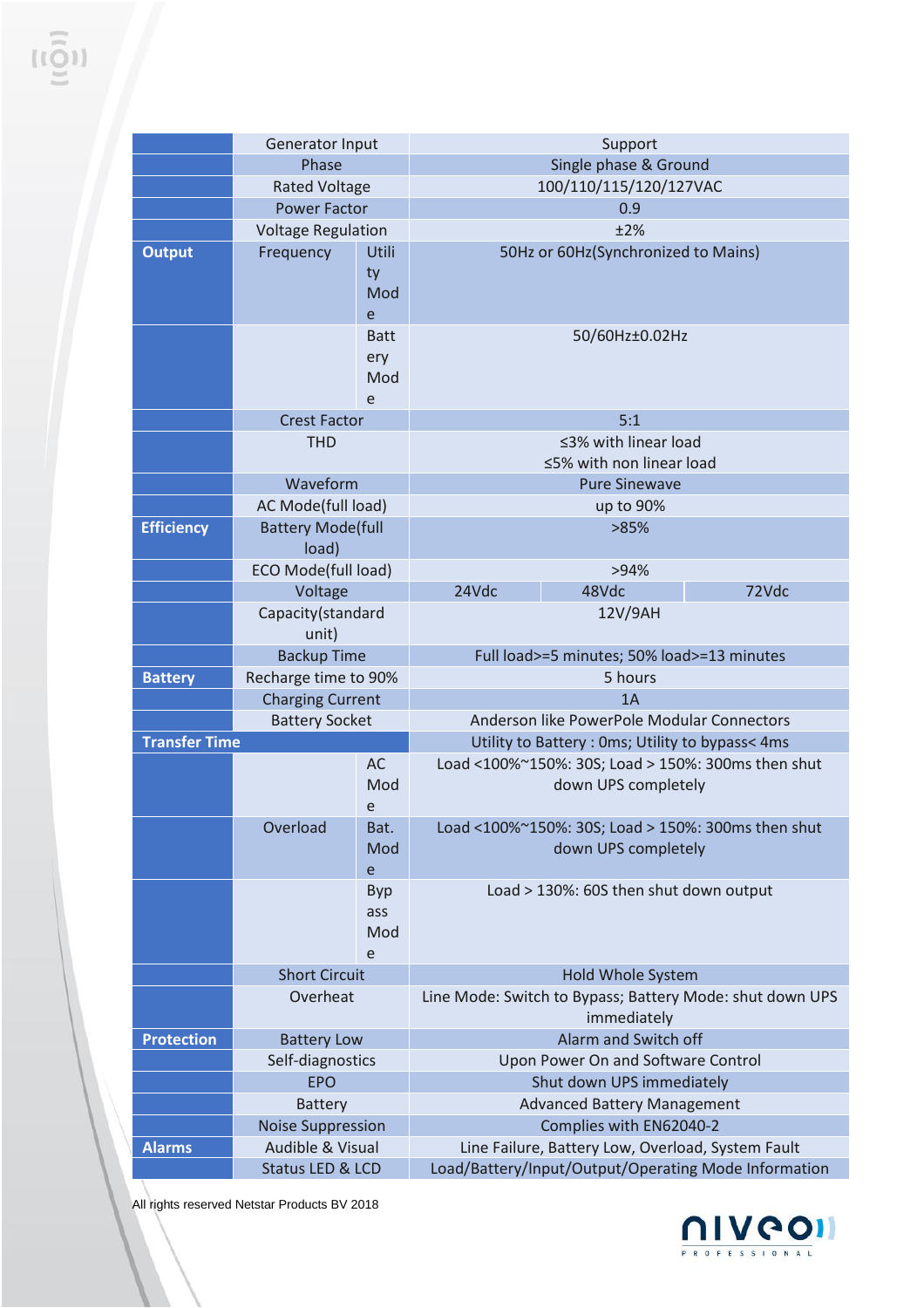| <b>Display</b>                               | Reading On the LCD                    | Load/Battery/Input/Output/Operating Mode Information |                                      |              |
|----------------------------------------------|---------------------------------------|------------------------------------------------------|--------------------------------------|--------------|
|                                              | Dimension(WxHxD)m<br>m                | 440x86.5x430                                         | 440x86.5x572                         | 440x86.5x696 |
| <b>Physical</b>                              | Weight (Kg)                           | 15.1                                                 | 22.2                                 | 25.5         |
|                                              | <b>External Battery</b><br>Connection | Anderson like PowerPole Modular Connectors           |                                      |              |
|                                              | Smart RS232/USB Port                  | Supports Windows Family, Linux, FreeDSB, etc.        |                                      |              |
| <b>Communic</b><br>ation<br><b>Interface</b> | <b>Communication Slot</b>             | SNMP Card (independent to RS232)                     |                                      |              |
|                                              | <b>RJ45</b>                           | Built-in Power Surge, Lightning Protection Device    |                                      |              |
|                                              | Operating<br>Temperature              |                                                      | $0^{\circ}$ C $\sim$ 40 $^{\circ}$ C |              |
| <b>Environme</b>                             | <b>Storage Temperature</b>            | $-25\degree C \sim +55\degree C$                     |                                      |              |
| nt                                           | Humidity                              | $0 \sim 90\%$ non condensing                         |                                      |              |
|                                              | Altitude                              |                                                      | <1500m.(derating while >1500m)       |              |
|                                              | <b>Noise</b>                          |                                                      | <50dB(at 1 meter)                    |              |
| <b>Safety Conformance</b>                    |                                       | UL1778, CSA22.2                                      |                                      |              |

### **Runtime extending Battery Banks**

| <b>Battery Bank Model</b>           | NUPS23-BP1   | NUPS23-BP2   | NUPS23-BP3   |
|-------------------------------------|--------------|--------------|--------------|
| Bat.Type                            |              | 9AH          |              |
| <b>Bat. DC Voltage Max.Quantity</b> | 24Vdc 4pcs   | 48Vdc 8pcs   | 72Vdc 12pcs  |
| <b>Max. Charge Current</b>          |              | 1.4A         |              |
| <b>Unit Dimensions WxHxD (mm)</b>   | 440x86.5x430 | 440x86.5x572 | 440x86.5x696 |
| <b>Physical Weight (Kg)</b>         | 17.3         | 29.5         | 40.6         |

#### **NUPS23-SNMP**

#### **SNMP card for NUPS23-series**



#### **Main Features**

- **II** Allows control and monitoring of multiple UPSs through RJ-45 network connection
- Real-time dynamic graphs of UPS data (voltage, frequency, load level, battery level)
- Warning notifications via audible alarm, broadcast, mobile messenger, e-mail and SNMP traps
- **II** Historic data log stored in centralized PC database
- **K** Simple firmware upgrade with one click
- **II** Password security protection and remote access management



All rights reserved Netstar Products BV 2018